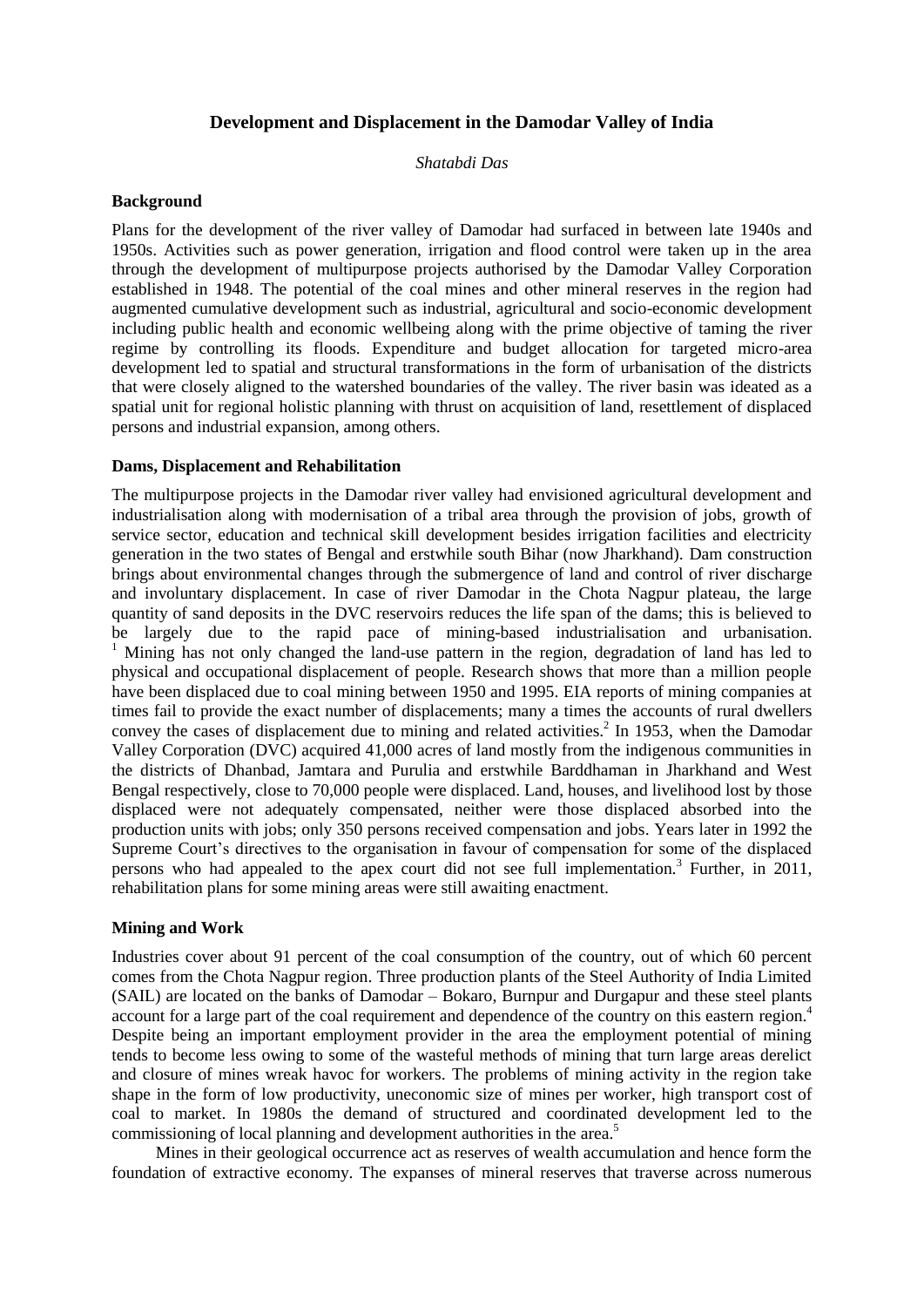territorial boundaries induce migration and movement of workers for either employment in mines and ancillary industries or else finding livelihood in informal mining which provides easy procurement of coal at the cost of greater life risk and environmental threat. In the initial years of coal mining labour had been struck by low wages, circular migration and lack of social security. With the proliferation of industries in recent times labourers are found settling down near Census Towns that are mostly mining towns or located close to collieries in the region. This gradual change of urban scape however raises concerns of sustainability and work safety because indulgence in informal mining often gives rise to hazards, and thereby prevention and rehabilitation becomes difficult. Thus, acquisition of land, lack of efficient resettlement and rehabilitation schemes, inadequacy of social assurances for labour, pollution from extractive and manufacturing industries have placed the sustenance of the mineral economy and river ecosystem under question.

# **Industrialisation and Urban Growth**

Between 1961 and 1971 the rural districts in the upper course of the river valley surrounding Dhanbad recorded higher urban growth compared to the Howrah-Hugli industrial hub in the lower reaches of the Ganga river system. These intraregional spatial differences were due to the emergence of largescale manufacturing and allied industries and the mining sector that provided employment to the migrants shifting to the urban places in south Bihar (prior to the delineation of Jharkhand) and western expanses of Bengal; Bokaro, Dhanbad, Kumardubi, Kulti, Burnpur, Durgapur, acted as foci of population concentration owing to their proximity to the coal mines.<sup>6</sup> In the post-Indian Independence years, West Bengal and Jharkhand (then part of south Bihar) had witnessed the establishment of several public sector undertakings (PSUs) with the objectives of economic growth, creation of employment opportunities, and social development among others. The mineral endowed region of western part of Bengal, bounded by the Chota Nagpur Plateau emerged as an industrial region in the years that followed independence. The Jharia and Raniganj Coalfields that encompass the Ranchi-Bokaro-Dhanbad- Jamshedpur mega industrial corridor and the Asansol-Durgapur urbanindustrial area in Jharkhand and West Bengal respectively are studded with industrial townships that have grown to support the rising population base and constitute these fast developing urban agglomerations since the era of economic liberalisation in 1990s.

# **Problems in the Study Area**

The study area encompasses the urban-industrial zone stretching from Dhanbad to Durgapur situated in the Jharia-Raniganj Coal belt of the Damodar valley. Pollution from mineral extraction and siltingup of the river bed due to mineral and industrial wastes threatens the riverine ecology and affects life in this riparian area. Environmental and health hazards have been spiralling with the government and other supervising authorities battling the challenges that development poses on the sustenance of safe environment. Coal mining, dam construction, heavy manufacturing and allied industries and infrastructure projects have been the major pull factors for migrants and urban growth in this part of the country; however, issues of land acquisition and displacement, occupational diseases, lack of safe work environment, housing and resettlement (more so in case of informal mining that triggers higher risks of hazards), closure of industries and outmigration that leaves behind abandoned settlements – the so-called ghost towns in the making, declassification of Census Towns, environmental deterioration and the challenges of rehabilitation also loom large in the area.

# **Research Objective**

The early years of mining, dam construction and increase of industrial production were associated with land acquisition, migration and displacement in the forested surroundings of the dam reservoirs and mines. In the recent decades of urban expansion the challenges of resettlement and rehabilitation of rural and urban population have followed in the wake of industrial stagnation and increasing spatial agglomeration and environmental hazards; the urban-industrial and peri-urban locales have experienced both growth as well as deurbanisation of some of the Census Towns in the Damodar valley. This study attempts to analyse the trend of development, migration and displacement in the Damodar valley of India since1990s to the present times. The research will also enquire into the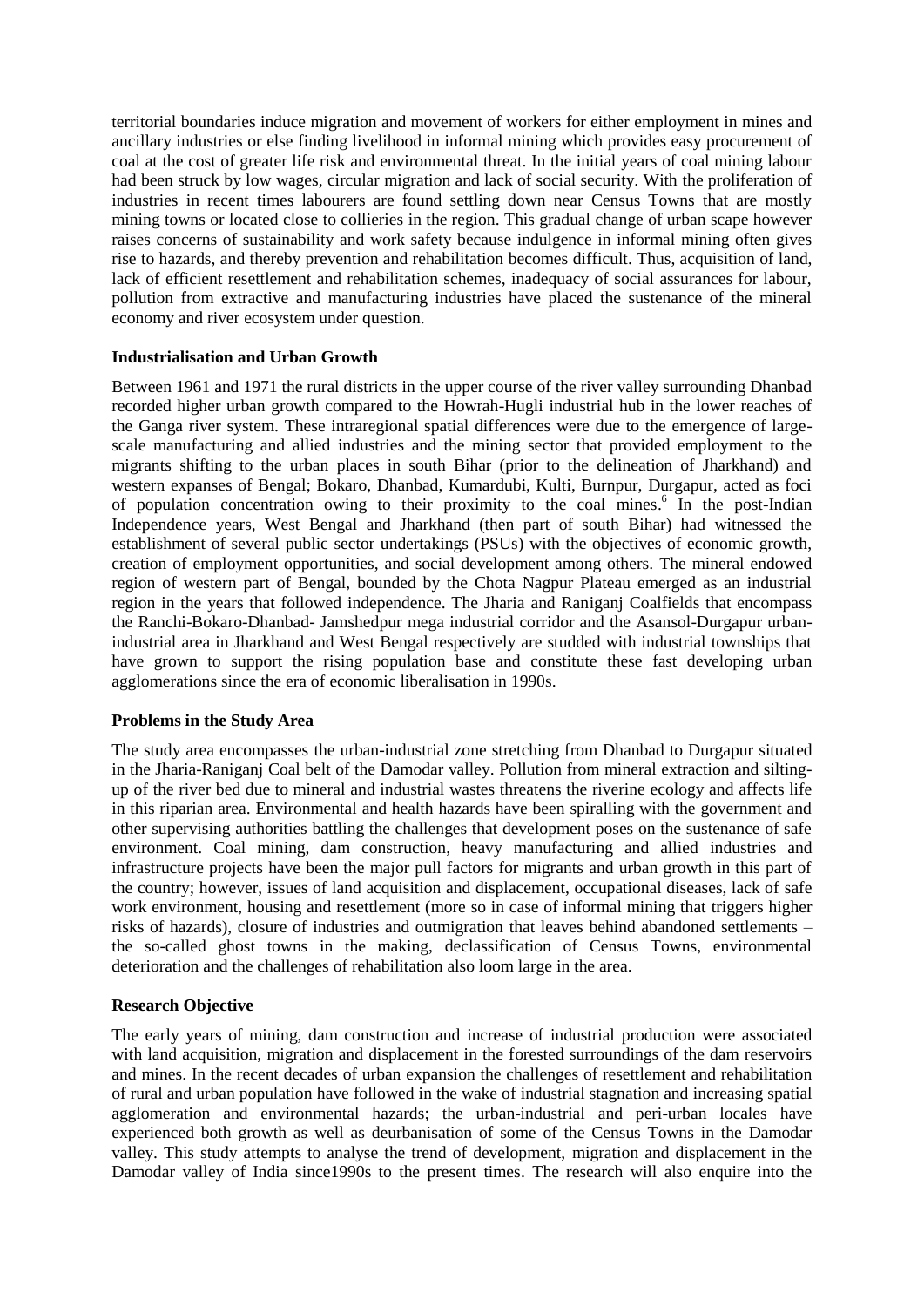nature of planning and rehabilitation for migrants and displaced persons in this eastern part of the country.

### **Notes**

- <sup>1</sup> Kuntala Lahiri-Dutt, "Negotiating Water Mangement in the Damodar Valley," in *Water First: Issues and Challenges for Nations and Communities in South Asia,* ed. Kuntala Lahiri-Dutt and Robert J Wasson (New Delhi: Sage, 2008), 327-343.
- <sup>2</sup> Kuntala Lahiri-Dutt, Radhika Krishnan, and Nesar Ahmad, "Land Acquisition and Dispossession: Private Coal Companies in Jharkhand," *Economic and Political Weekly* XLVII, no. 6 (February 11, 2012): 41-42.
- <sup>3</sup> Girish Mishra, "Damodar Valley Corporation's Inhuman Treatment of Tribals," *Mainstream* XLIX, no. 44, October 25, 2011.
- 4 Uday Shankar, "Choking slowly to death," *DownToEarth,* January 31, 1993.
- <sup>5</sup> C.R. Pathak, "Damodar Valley Region: A Case Study in Regional Development," in *Regional Planning: Concepts, Techniques, Policies and Case Studies,* ed. C. R. Pathak (New Delhi: Concept Publishing Company, 1969), 714-716.
- 6 Suranjit Kumar Saha, "River-Basin Planning in the Damodar Valley of India," *Geographical Review*, 69, no. 3 (July 1979): 1-13.

#### **Bibliography**

Ahmad, Nesar and Kuntala Lahiri-Dutt. "Engendering Mining Communities: Examining the Missing Gender Concerns in Coal Mining Displacement and Rehabilitation in India." *Gender, Technology and Development* 10, no. 3 (2006): 313-339.

Das Gupta, Ranajit. "Migrants in Coal Mines: Peasants or Proletarians, 1850s-1947*." Social Scientist* 13, no. 12 (December 1985): 18-43.

Government of India. *Census of India 1971: Economic and Socio-Cultural Dimensions of Regionalisation.* New Delhi: Office of the Registrar General of India, 1972.

Government of India. *District Census Handbook: Migration Tables*. New Delhi: Directorate of Census Operations, 2001.

Government of India. *District Census Handbook: Barddhaman*, Series 20, Part XII – B. New Delhi, India: Directorate of Census Operations, 2011.

Lahiri-Dutt, Kuntala, Radhika Krishnan, and Nesar Ahmad. "Land Acquisition and Dispossession: Private Coal Companies in Jharkhand." *Economic and Political Weekly* XLVII, no. 6 (February 11, 2012): 39-45.

Lahiri-Dutt, Kuntala. "Negotiating Water Mangement in the Damodar Valley." In *Water First: Issues and Challenges for Nations and Communities in South Asia,* edited by Kuntala Lahiri-Dutt and Robert J Wasson, 316-348. New Delhi: Sage, 2008.

Mishra, Girish. "Damodar Valley Corporation's Inhuman Treatment of Tribals." *Mainstream* XLIX, no. 44, October 25, 2011.<http://www.mainstreamweekly.net/article3091.html>